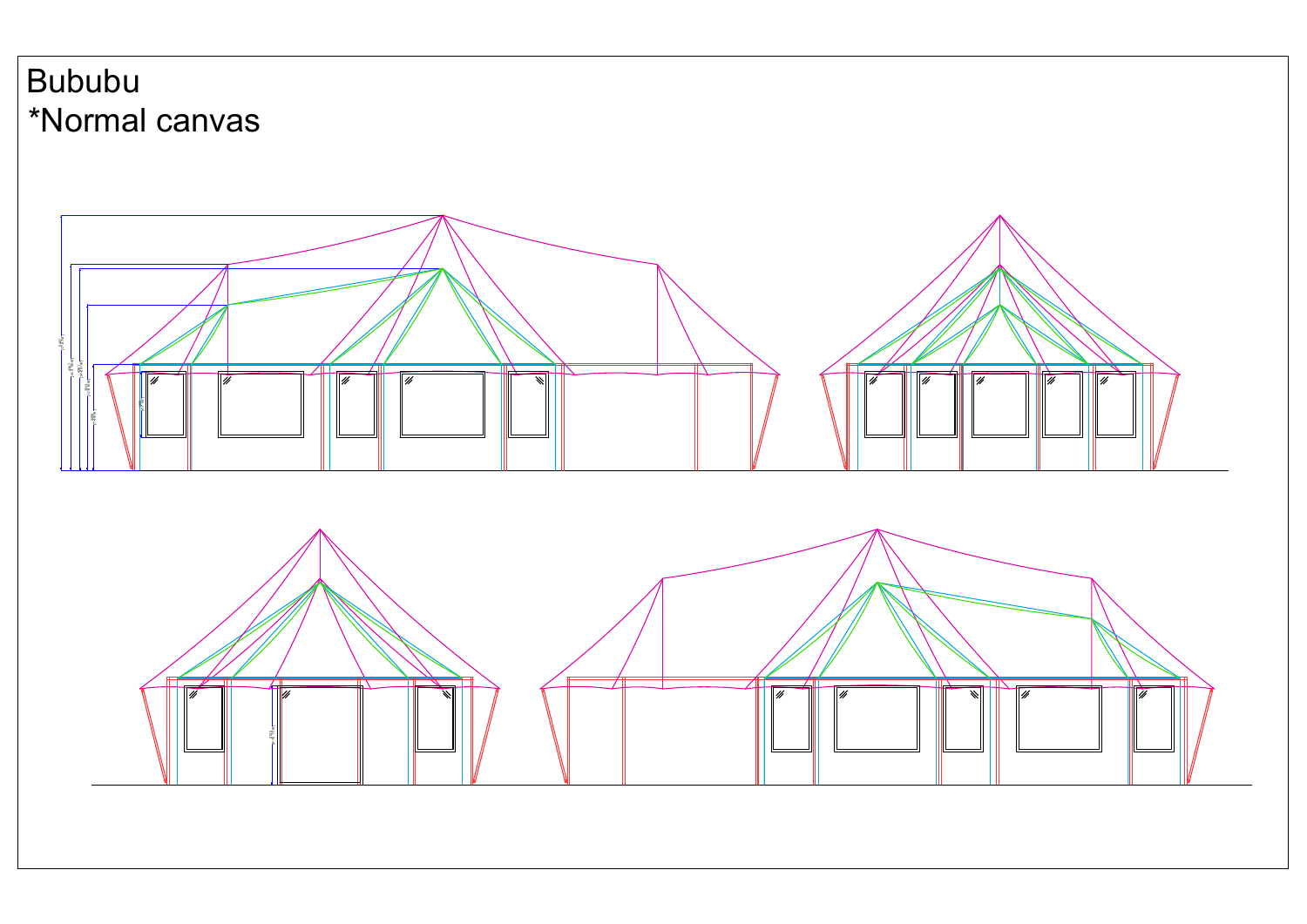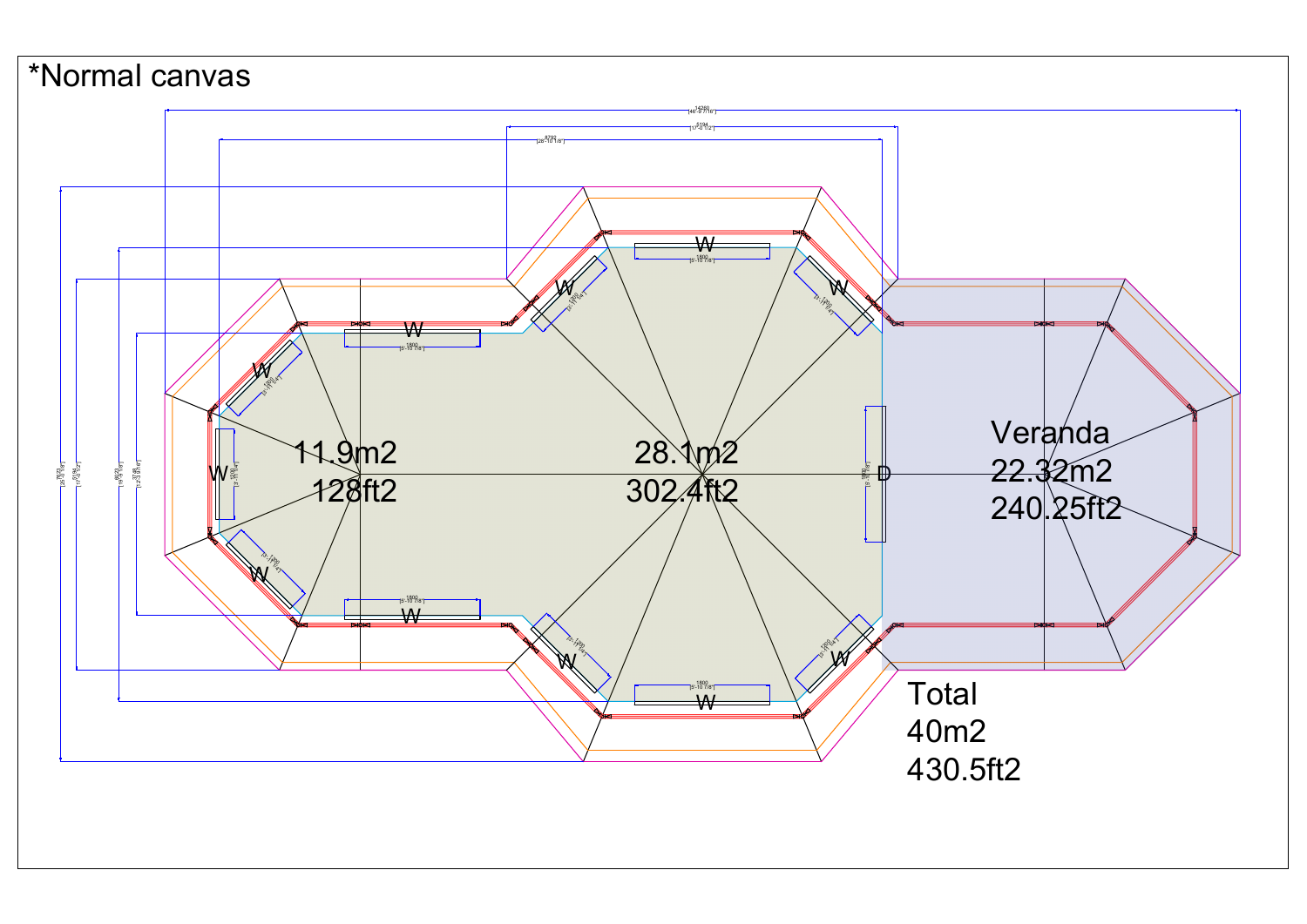## Bububu

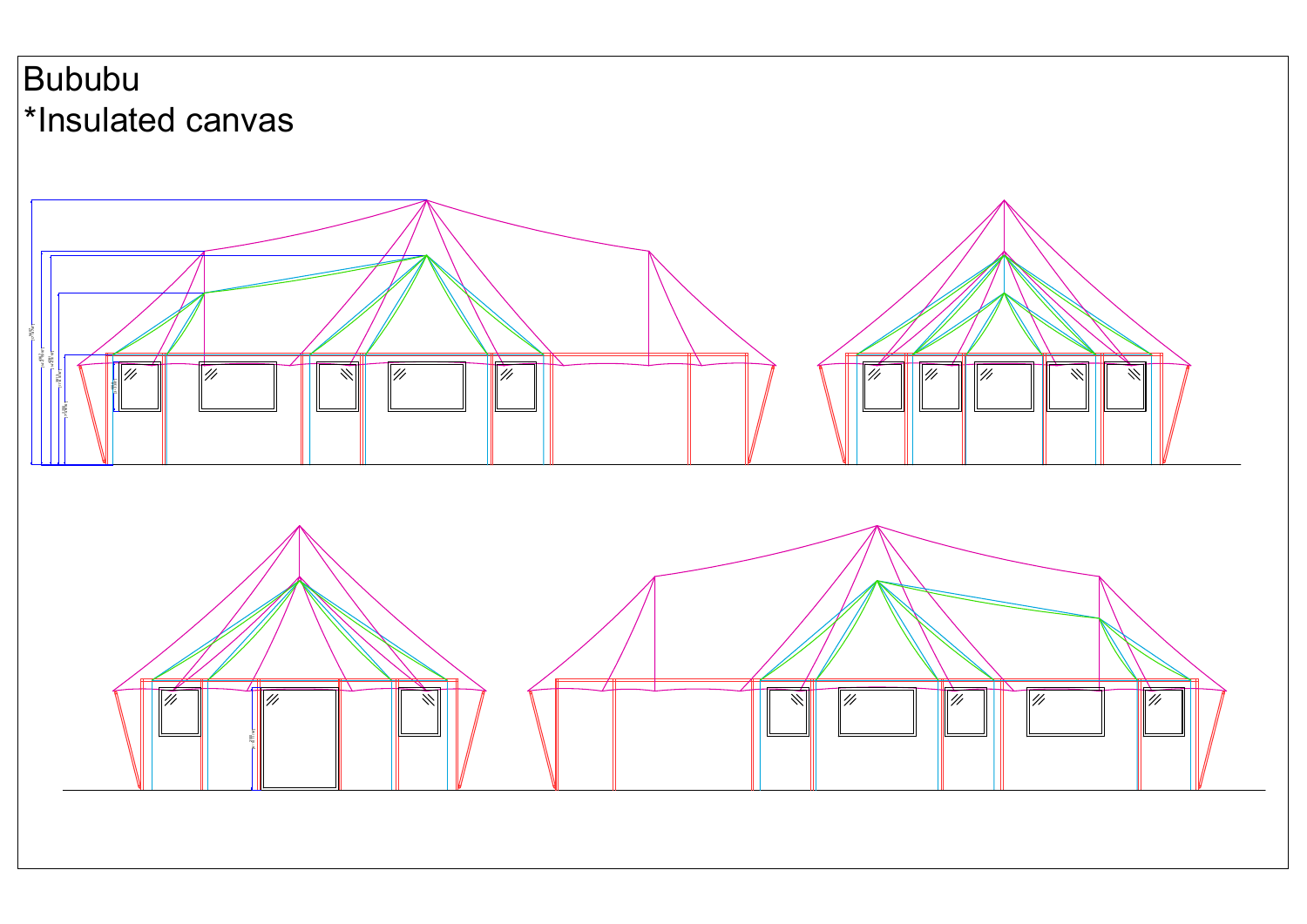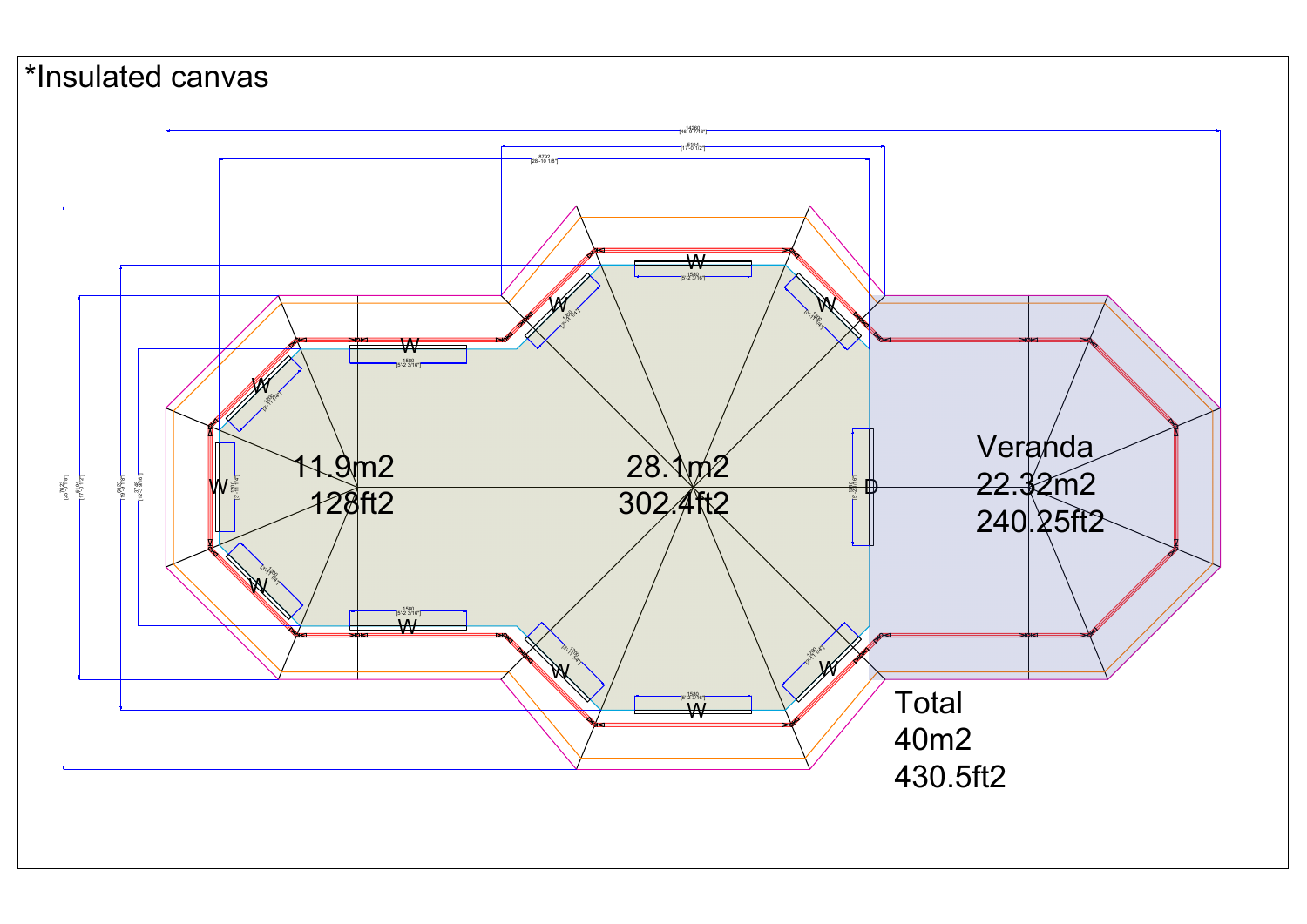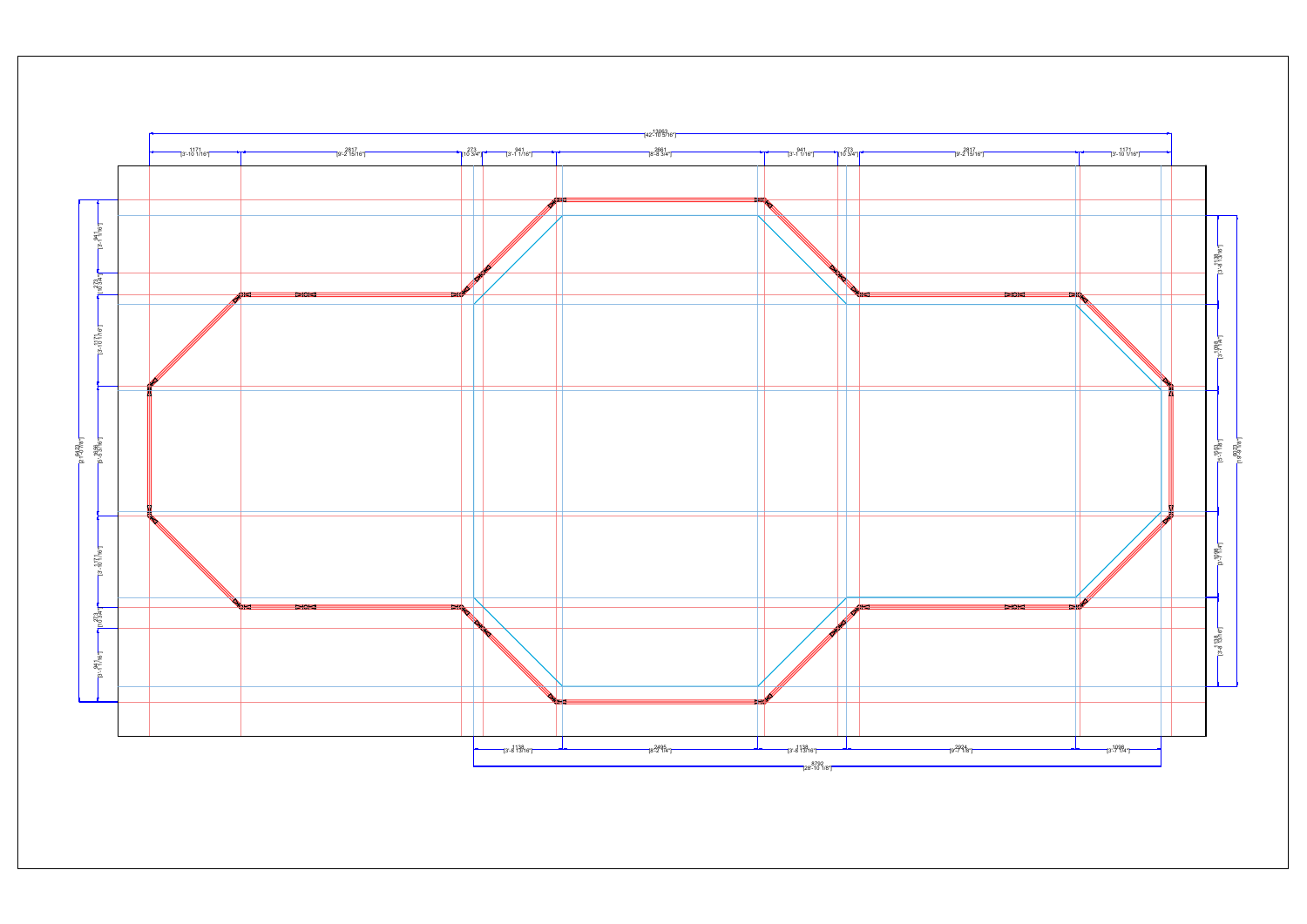